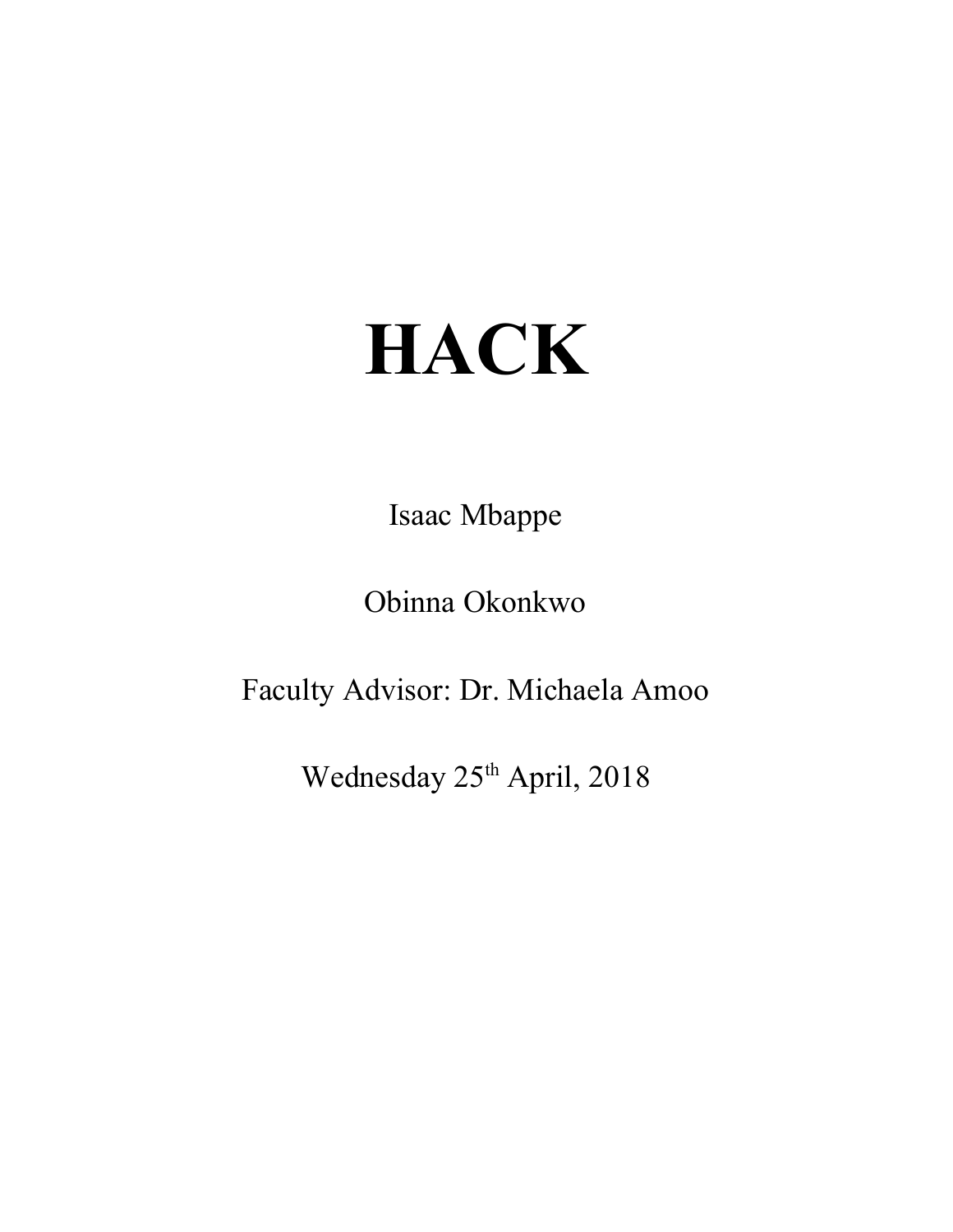**Abstract:** The research I am conducting will give my audiences some information related to Data Integration in Wireless Sensors Network for autonomous vehicles. I have been interested in the hardware security area, reason I have decided to conduct a research in that field. This research will cover at least one factor that shows how wrong data are being read by wireless sensors, based on a conducted experiment. And how those wrong data can be a major factor in autonomous vehicles.

#### **Summary:**

Security is all around, for example, it is in identification, private communication, software protection, access control, electronic signature and so on. Security is the state of being free from threat. Autonomous vehicles are using multiple wireless sensors securities and quite some hardware securities. In this project, we capture a frequency signal using a Radio Frequency device from a car key to reverse engineer it to hijack that specific car.

### **Problem Statement:**

At the start of this school year our long term goal was to build a well constructed autonomous vehicle to perform specific task with the help of sensors as an attachment. Secondly, would like to also testing the security perimeters by hacking through the vehicle to building increase the security measure with the use of hardware defense. While that was our Long term goal, our Academic Year Goal was, with the help of a Software Defined Radio to design a hardware security measure that would stop the a recorded frequency from unlocking the vehicle.

As we matriculate through this technological society, everything in this world strives for protection from what we're not 100% with. In sports, we are told to always wear protective head gear, and when on strolling through your laptop, they stress to get Spyware to protect from harmful viruses. Just like society, this group's main goal is to research for an increase defensive perimeters to better provide safety for future consumers.

## **Design Requirement:**

For the project, we'd required the use of a Software-Defined Radio (SDR) and computer software to connect to the radio in order to capture the signal that we would use from a car key.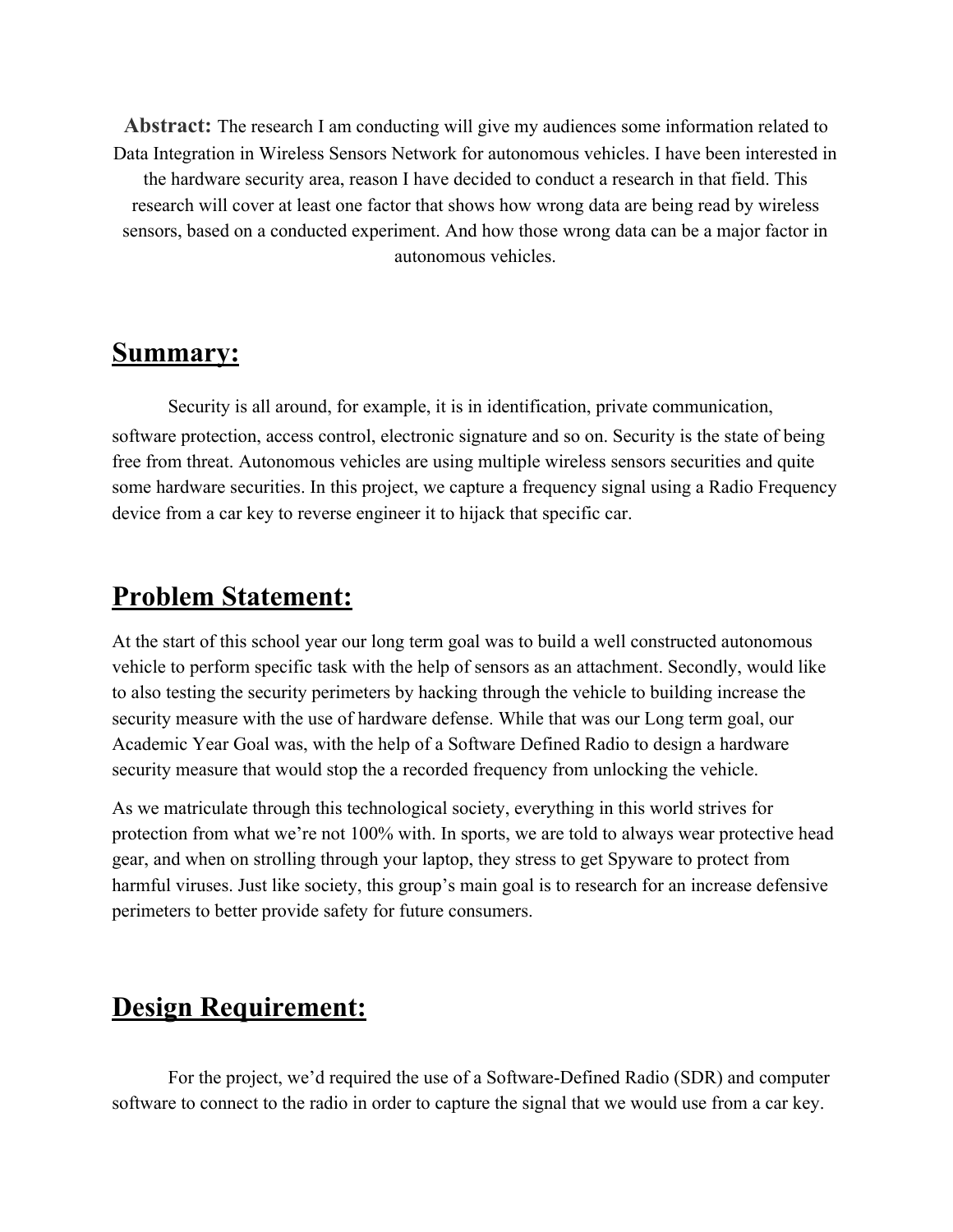The budget that we place on my partner and I, because we were buying the equipment ourselves, was \$200. We search different sites like Amazon, EBay, and sites that specialized in frequency devices. We were able to find different SDRs, the best ones soaring out of price range, but were able to come to agreement on one that would cost us roughly \$90. We later came to find that this product was not compatible with our laptops, which forced us to go further and buy another; we would find one for \$30. The software we were able to use for the project was small server software that was developed to allow users to share their radios over the internet or simply over



their own remote shacks, which works with just a single user or up to a few hundred users.

In this paragraph I will discuss the different constraints within the project can be classified as such:social, cultural, political, environmental, economic, and time. As a social constraint, the questions whether the purpose is ethical or unethical. This type of research could be used wrongly by thieves to record key frequencies , to be used to gain entry into a vehicle. Within society , as we progress into the future technology like this needs to be researched and invested within as we try to plan on how to stop attacks when it comes the wrong side of the law. Another constraint that we faced as a group was the inaccessibility to experiment with more than one, due to the fact that between both me and my partner we only own one. On the side of Intellectual Property, we purchased the SDR that was used from www.nooelec.com , while the software is from https://airspy.com/spy-servers. The SDR that was used within this project stayed in line with the rules and regulation brought forth within in FCC part 15, that regulates everything that has to do with radio frequency devices.

## **Current Status of Art:**

This report will choose to show the importance and basic needs for ethical hacking and hacker security in today's social, and give a brief knowledge on a society where without these key components of computer software defense could lead to a negative showing. This will be the core of our project which is to construct a hardware security device that will be implemented in our devices to improve our environment.

In today's economy, it is a major issue within producers as to how much security strength is place upon their product because of the constantly upgrading hackers and the vulnerabilities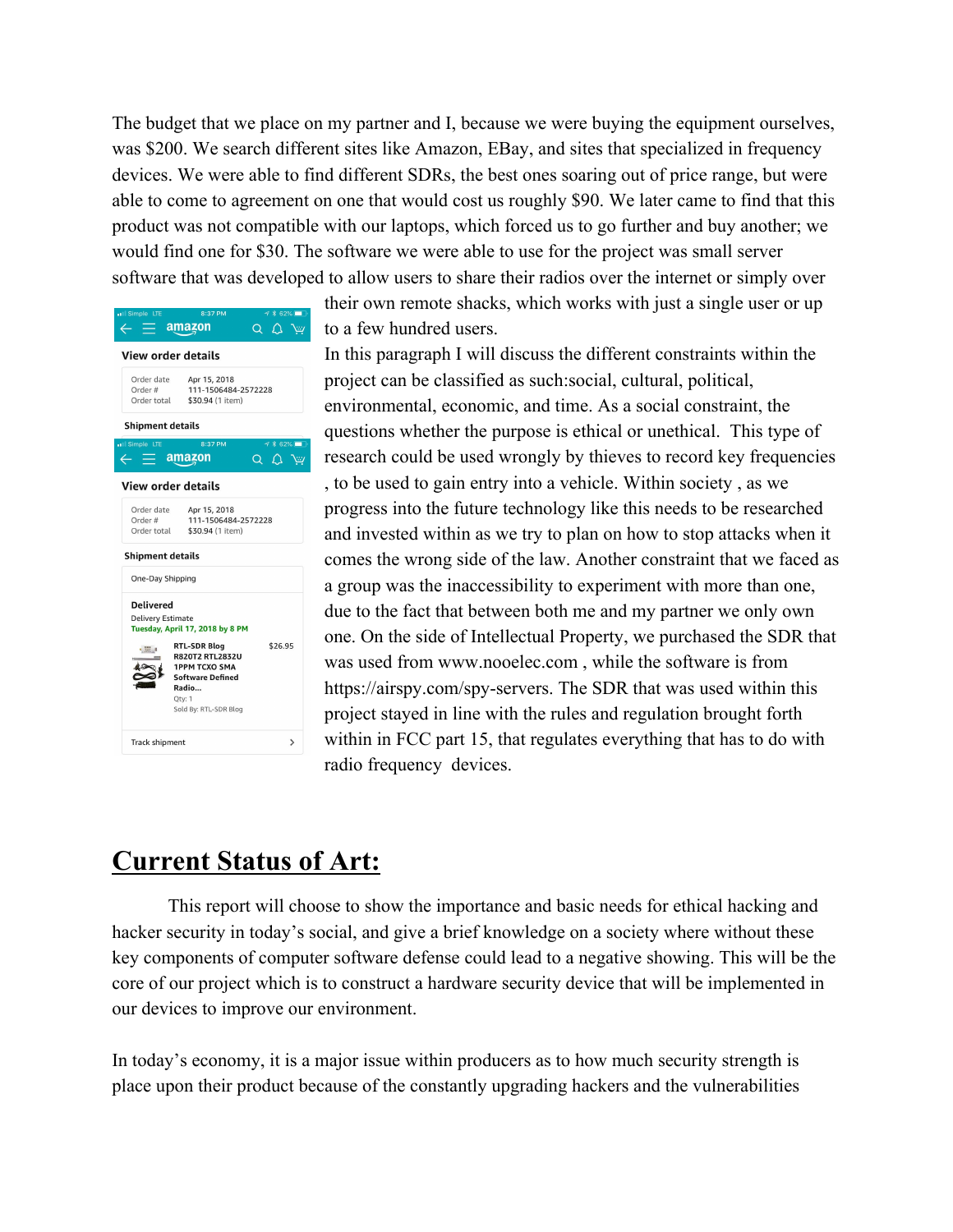within different products. These businesses then recruit experts with hacking skills to then in sense destroy the product to rebuild. The basis of ethical hacking allows for any organization's interior security and information to be analyzed objectively. The group of ethical hackers have no previous knowledge but compile together information about the business by the data that is collected by the group. The job of ethical hackers is to examine the organization's main frame for different entry points, weaknesses, important targets that could be the main objectives for intruders, then begin to develop and design ways to defend against outside intruders from the information they have collected.

While, this report is to give light upon the principle and core of ethical hacking, but that is not to be confused with what malicious hackers. When it comes to this research project we choose to hack into the autonomous car from a malicious aspect but will learn from an ethical hacking position. Some might think that the difference between ethical and malicious hackers is basically a good and bad decision. As stated before Ethical hacking is based on the idea that a hacker uses their skills to obtain and improve an organization's interior technology. While the main goal of a malicious hacker is to obtain access unauthorized by the manager usually to gain sensitive information that would lead to personal gain. Malicious hackers can be known to cause chaos on a website or crash servers, just for notoriety. So in a sense we will be using different methods to gain access into the different autonomous cars and cause chaos, and then proceed to find better ways of strengthen our defensive systems within our cars.

The essence of this research project is ethical hacking as we have stated previously and with that we will be stating the advantages and disadvantages with in society when it comes to ethical hacking. The advantages of ethical hacking on a big scale could include the procedures that are taken to fend off national security breaches in regards to terrorism, while also on a lower scale is necessary for restricting access to malicious hackers which is crucial because of the increase in the Internet of things in today's society. While the advantages allows for protection within national security, the same people we task with protecting our interior infrastructure could easily be swayed in the opposite direction. The disadvantages of ethical hacking, could potentially lead to financial and personal information being taken by the same hackers who placed the exact defensive measures in place to stop the breach that also goes for bigger scaled hacks in regards to national security.

A product like the one being looked at within this VIP team would allow for us as undergraduate students to understand the basics of hacking within a microcomputer, as this is just the lowest of what could possibly be an ongoing, constantly updating, general safety hack for the foreseeable future. We understand that we are at least another 5 - 10 years before we will full computerized vehicles for everyday uses. When that time come, research like the one that this group is doing, would allow for greater defense against malicious hackers. As of right now, most cars come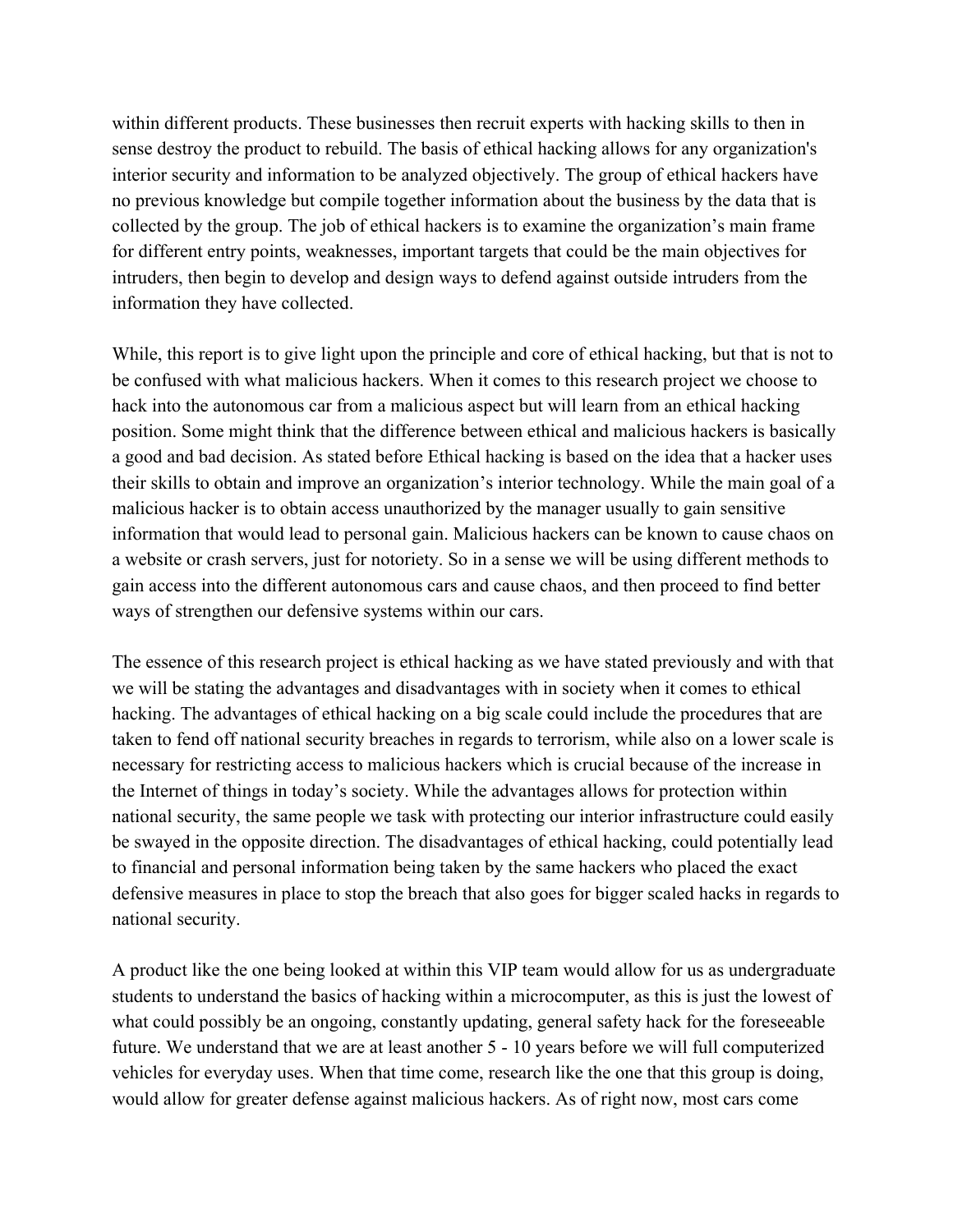equipped with push-to-start as one of the only "hack able" source in the vehicle, but soon vehicles will start coming off the assembly-line with cellular use capabilities. Automated and connected vehicles are becoming a major platform for third party software and hardware. In this case, the security is proving a problem. Hackers had have the chance to demonstrate that they could take control of a vehicle having a velocity of seventy miles per hour. That happened in 2015. Once an intruder or attacker is in the system, that person can interfere with almost any protocol in the vehicle through different electronic controls units such as control steering, acceleration, braking, wireless connectivity, and some other function units. So in order to prevent that type of situation to happen, the security of our designated system must be well developed and quite unbreakable for the attackers. In order to do that, we must develop a system while having the mentality of an attackers.

Security is all around, for example, it is in identification, private communication, software protection, access control, electronic signature and so on. Security is the state of being free from threat. Autonomous vehicles are using multiple wireless sensors securities and quite some hardware securities. First of all, wireless sensors network is a group of transducers with the ability to communicate with infrastructure for recording and monitoring conditions at different locations. Wireless sensor network should be well protected especially, because it is a big concern for the society. Wireless sensor networks use different nodes that are able to detect, calculate, and communication different phenomena. Wireless sensors network is against a wide variety of unstable security due to the hardware limitations of the sensor nodes, large number of node, the weight of the application environmental conditions, and cost. Security should be prioritized in order to confidentially send a packet over the wireless network.

Confidentiality is the goal of security, quite basic, that provides one of the most important obstacles to achieve to satisfy the integrity and availability and the achievement of vital goals and time critical. There are different type of techniques to secure the information. There is an encryption-decryption as a technique that is applied for the traditional wired networks and not for wireless sensor networks. But it is used to hide the content of a message while. And Steganography is used to hide the existence of the message. Wireless sensor networks are very weak and susceptible to many types of security attacks cause to the broadcast reason it will be better to implement another type of security such as hardware security.

Hardware security plays critical roles now that computing is integrated into many of our daily activities. Hardware security deals with data in hardware devices. A hardware security device will be manufactured and placed inside our autonomous vehicles or devices. That hardware security will work together with the software security that will already be developed and implemented into the autonomous car or devices microprocessors or micro-chips. That hardware device will execute specific tasks such as improving the security of the required device, being able to save the data then shut the system down in order to provide a counter attack to the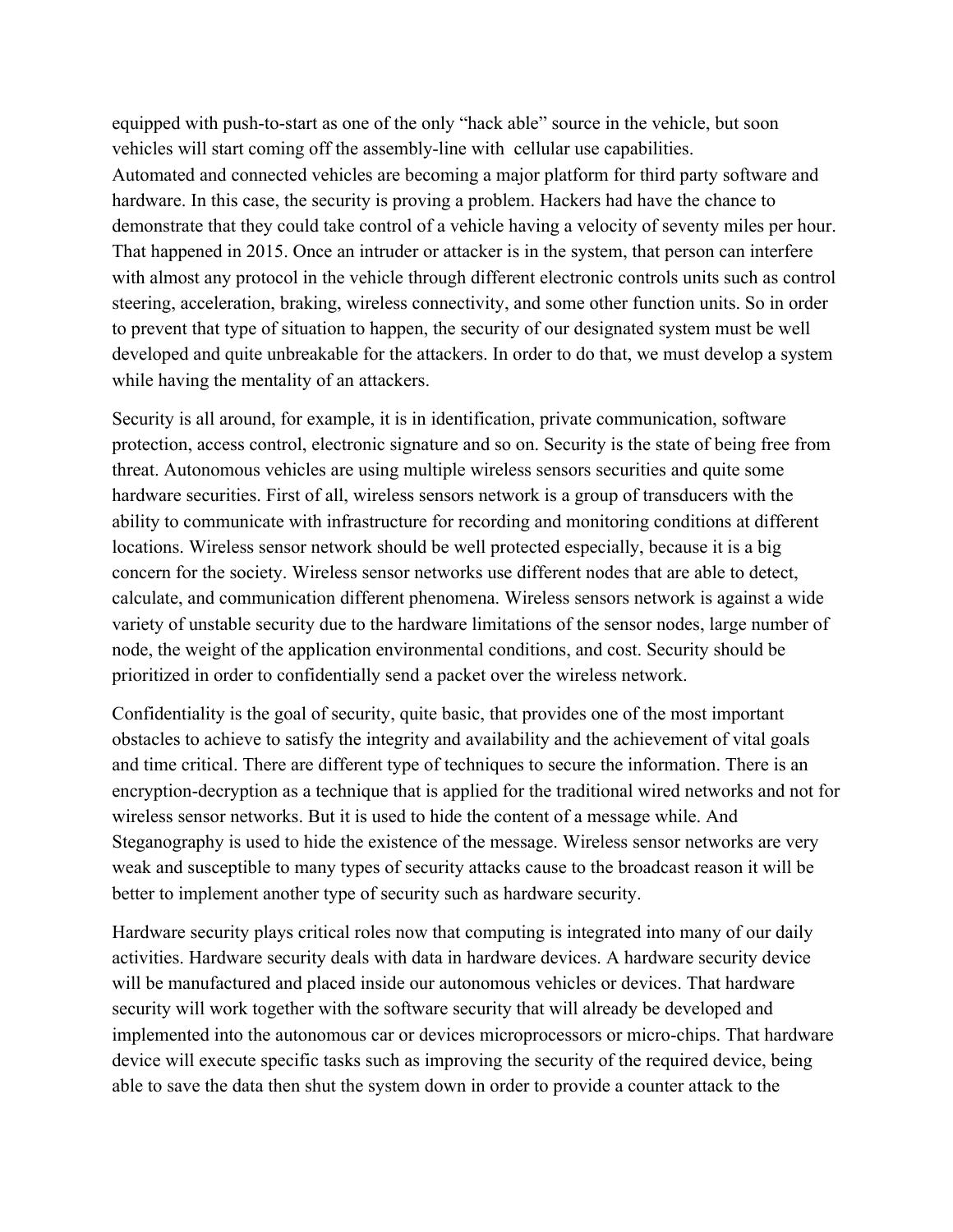intruder, being able to have a recoverable memory, so data will not be lost after a system shut down.

In the market, we found people who have ideas about making hardware-based security, meaning, the security will be built directly into the silicon and install it into the central processing unit (CPU). Based on our research, hardware-based security is not a new concept. It was just not successful because that hardware-based security was designed as a closed system, which eliminate the possibility of the third party to detect any security flaws.

## **Solution Design:**

In today's economy, it is a major issue within producers as to how much security strength is place upon their product because of the constantly upgrading hackers and the vulnerabilities within different products. These businesses then recruit experts with hacking skills to then in sense destroy the product to rebuild. The basis of ethical hacking allows for any organization's interior security and information to be analyzed objectively. The group of ethical hackers have no previous knowledge but compile together information about the business by the data that is collected by the group. The job of ethical hackers is to examine the organization's main frame for different entry points, weaknesses, important targets that could be the main objectives for intruders, then begin to develop and design ways to defend against outside intruders from the information they have collected.

Security is all around, for example, it is in identification, private communication, software protection, access control, electronic signature and so on. Security is the state of being free from threat. Autonomous vehicles are using multiple wireless sensors securities and quite some hardware securities. First of all, wireless sensors network is a group of transducers with the ability to communicate with infrastructure for recording and monitoring conditions at different locations. Wireless sensor network should be well protected especially, because it is a big concern for the society. Wireless sensor networks use different nodes that are able to detect, calculate, and communication different phenomena. Wireless sensors network is against a wide variety of unstable security due to the hardware limitations of the sensor nodes, large number of node, the weight of the application environmental conditions, and cost. Security should be prioritized in order to confidentially send a packet over the wireless network.

We will prevent our system by protecting the CAN bus network.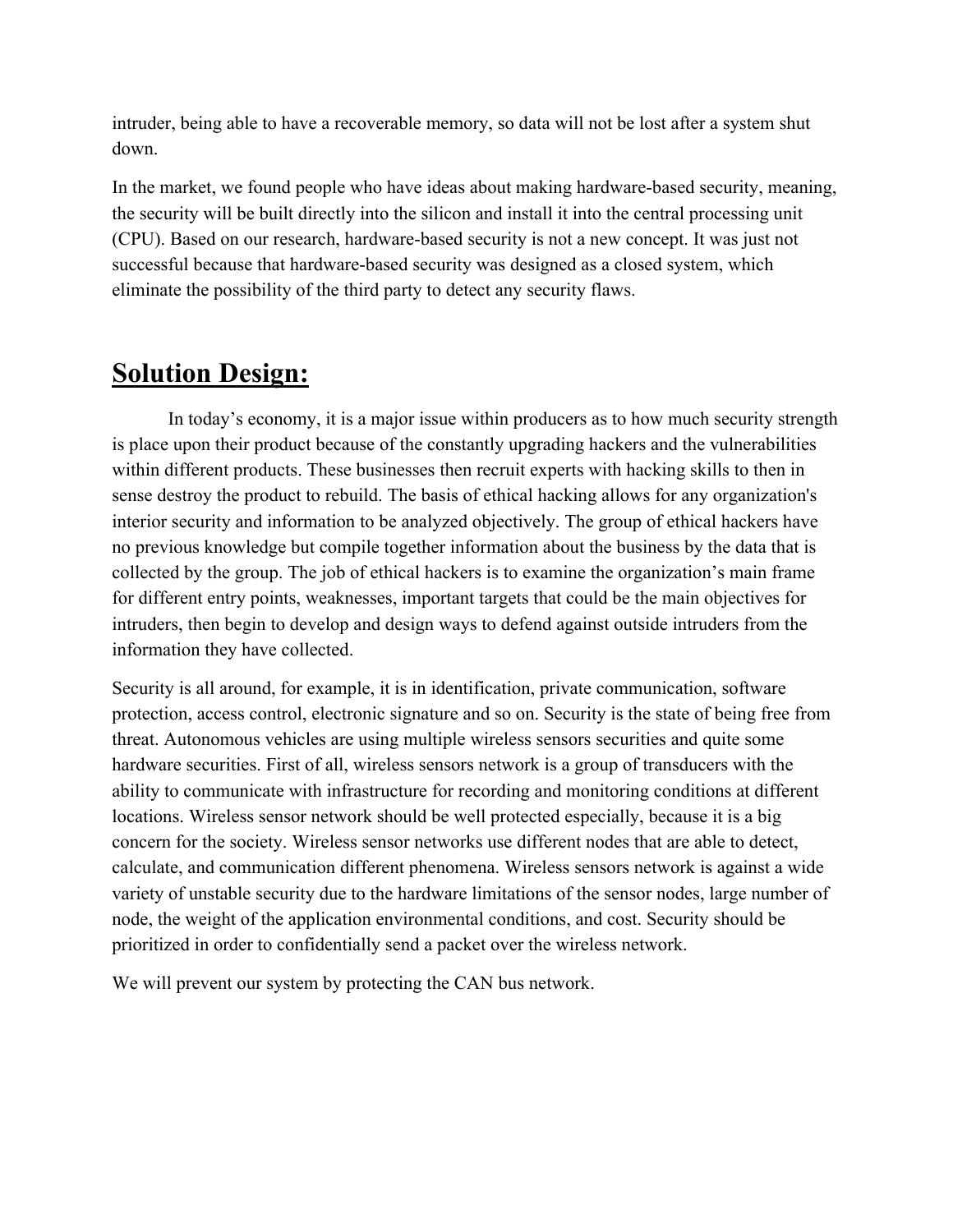

Before the CAN bus network, the engine control unit(ECU) was the main source connecting everything micro controllers to devices in the car. Reason there were many wires. But the CAN bus dramatically reduce the amount of wires used.

Every signal sent through the CAN bus has to go through the CAN frame before reaching the designated device.



# **Implementation:**

We assemble all the pieces of the device together to capture the signal from a car key in order to replicate the same exact signal. Then signal that replica to hijack that specific car. Our main goal is to create a security that will prevent people to hijack autonomous system by reading a signal or by directly attacking the CAN bus located in an autonomous system.